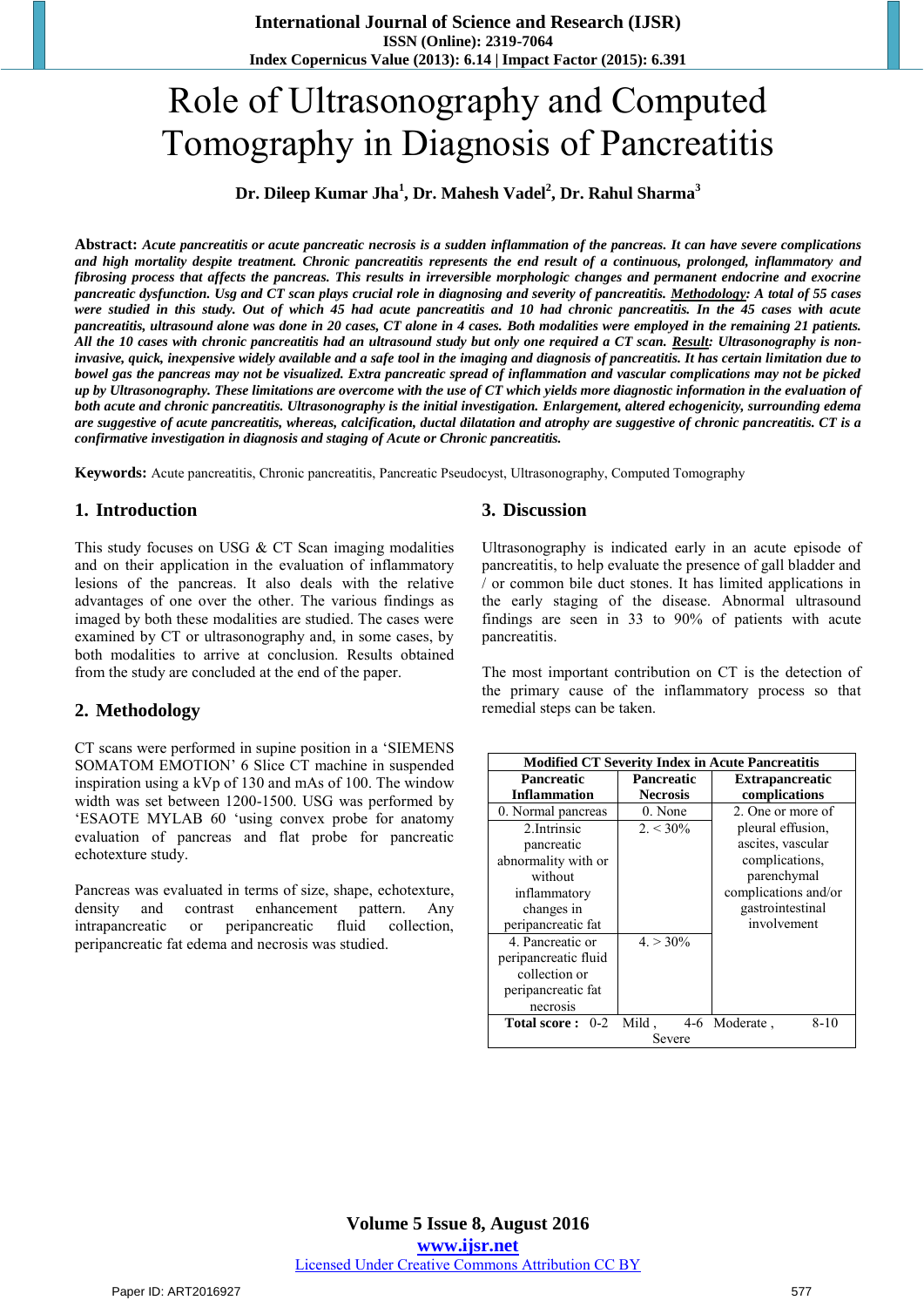

Acute necrotising pancreatitis





| Echogenciity                     | Hypoechoic Heterogenous Normal Hyperechoic |  |
|----------------------------------|--------------------------------------------|--|
| Accute Pancreatitis 29 Patients  |                                            |  |
| Chronic Pancreatitis 10 Patients |                                            |  |

Distribution of acute and chronic pancreatitis according to echogenicity



Serum amylase and lipase levels are usually normal. Elevation of serum bilirubin and alkaline phosphatase levels may indicate cholestasis secondary to chronic inflammation around the common bile duct. Radioimaging: Scattered calcifications throughout the pancreas may be seen. ERCP reveals dilatation or multifocal stenosis of the main pancreatic duct and its lateral side branches, intraductal filling defect (protein plugs) and areas of calcifications, and narrowing of intrapancreatic portion of common bile duct.

# **4. Cambridge classification of Chronic pancreatitis**

| <b>Pancreatic changes</b> | ERP                                                                                                                                                                                                                    | CT & USG                                                                                                                |
|---------------------------|------------------------------------------------------------------------------------------------------------------------------------------------------------------------------------------------------------------------|-------------------------------------------------------------------------------------------------------------------------|
| Normal                    | MPD normal, no abnormal lateral<br>side branches (LSB)                                                                                                                                                                 | MPD not more than 2mm in diameter, normal gland size and<br>shape, homogenous parenchyma                                |
| Equivocal                 | MPD normal, <3 abnormal LSB                                                                                                                                                                                            | Only one of the following signs : MPD 2-4 mm in diameter, gland<br>enlarged (<2 times normal), heterogenous parenchyma  |
| Mild                      | MPD normal, >3 abnormal LSB                                                                                                                                                                                            | Two or more signs : MPD 2-4 mm in diameter, slight gland<br>enlargement, heterogenous parenchyma, Small cavity (<10 mm) |
| Moderate                  | MPD and LSB abnormal.                                                                                                                                                                                                  | MPD irregularity, focal acute pancreatitis, Increased echogenicity<br>of MPD walls, Gland contour irregularity          |
| Severe                    | Any of the above changes plus one or more of the following : Cavity >10 mm in diameter, Intraductal<br>filling defect, Calculi, MPD obstruction or stricture, Severe MPD irregularity, Contiguous organ<br>involvement |                                                                                                                         |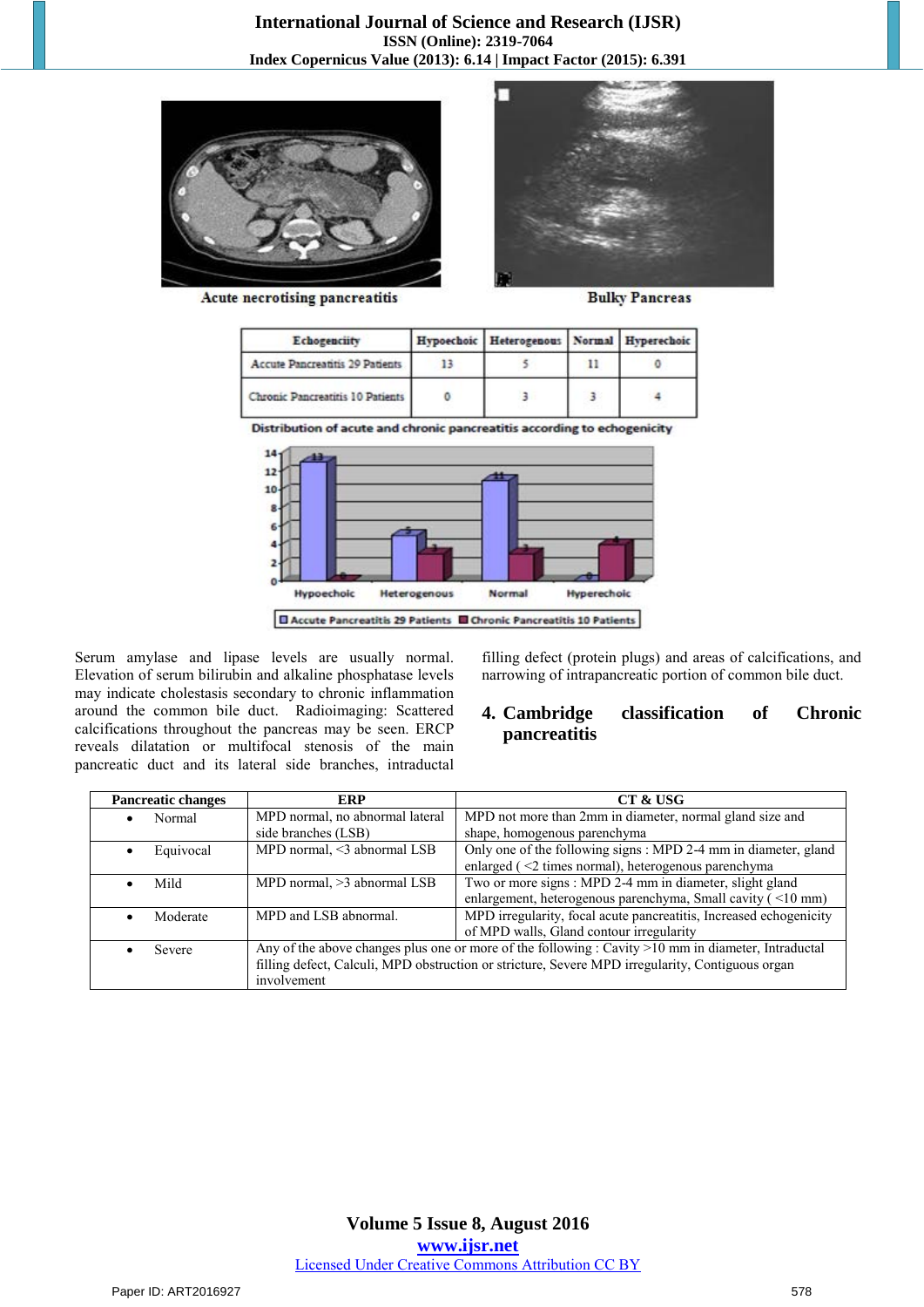

Plain et showing calcification in chronic pancreatitis with pseudocyst formation



Echogenic foci in chronic pancreatitis on usg

## **5. Summary**

Ultrasonography is non-invasive, quick, inexpensive widely available and a safe tool in the imaging and diagnosis of pancreatitis. It has certain limitation due to bowel gas the pancreas may not be visualized. Extra pancreatic spread of inflammation and vascular complications may not be picked up by Ultrasonography. These limitations are overcome with the use of CT which yields more diagnostic information in the evaluation of both acute and chronic pancreatitis.

Alcohol forms a major cause of pancreatitis. Pain abdomen in epigastrium is main complaint in pancreatitis. Ultrasonography is the initial investigation. Enlargement, altered echogenicity, surrounding edema are suggestive of acute pancreatitis, whereas, calcification, ductal dilatation and atrophy are suggestive of chronic pancreatitis.

CT is a confirmative investigation in diagnosis and staging of Acute or Chronic pancreatitis.

#### **6. Conclusion**

Maximum number of cases was between 16—62 years of age. Pain abdomen in the epigastrium and periumblical region radiating to the back, nausea and vomiting were the most frequent presenting complaints. Ultrasonography visualized pancreas on about 70% patients whereas CT visualized pancreas in 100% patients. Alteration in the size and echogenicity were the most common ultrasonography findings. Bulky hypoechoic pancreas was considered diagnostic of acute pancreatitis on ultrasonography. Duct dilatation and calcification were seen in chronic pancreatitis on ultrasonography.

Ultrasonography has a PPV of 100% and Sensitivity of 59% in patients in whom pancreas were visualized.

CT visualized pancreas in all patients. Estimation of size and detection of calcification were diagnostic of pancreatitis. Extra pancreatic spread of inflammation was better noted on CT. CT has a PPV of 100% and Sensitivity of 96%.

Thus it is seen that both Ultrasonography and CT have roles to play in the diagnosis of pancreatitis and both are complementary to each other.

| Size        | 29 patients          | Acute Pancreatitis Chronic Pancreatitis<br>10 patients |
|-------------|----------------------|--------------------------------------------------------|
| Bulky       | 16 patients $(55%)$  | 0 patients                                             |
| Normal size | 12 patients $(41\%)$ | 4 patients (40%)                                       |
| Contracted  | 1 patient (4)        | $6$ patients $(60\%)$                                  |

Distribution of acute and chronic pancreatitis according to size



#### **References**

- [1] Alpem M.B., M.A. Sandier, G.M. Keilman, and B.L. Madrazo, 1985 ―Chronic pancreatitis: ultrasonic features Radiology, 155: 215
- [2] Chopra S., P Joshi, S.K. Kochhar, G Balarangaiah, ―Pictoral assay: CT Spectrum of pancreatitis- An overview‖ md RadiolImag 1997; 7 (2): 9 1-Baithazar E.J, Robinson D.L., Megibon A.J., Ramson J.H.C. ―Acute pancreatitis value of CT in establishing prognosis. Radiology 1990; 174: 33 1-336
- [3] Balthzar E.J RSNA 2002 ―Acute pancreatitis: assessment of severity with clinical and CT evaluation‖ Radiology 2002; 223: 603
- [4] Balthzar E.J, ―Staging of acute pancreatitis RadiolClin N Am 2002; 40: 1199-1209
- [5] Balthzar E.J ―Complication of acute pancreatitis clinical and CT evaluation‖ RadiolClinNAm 2002; 40: 1211- 1227.
- [6] Bannister L.H ―Alimentary system‖ chapter 12 in Gray's anatomy.william's P.L et al Ed. Edindurgh: E LBS Churchill Livingstone, 2005; 123 1-1237.
- [7] Bolondi L, S Li Bassi, S. Galani, L Barbara. ―Sonography of chronic pancreatitis‖ RadiolClin North Am 1989; 27 (4): 8 15-833

# **Volume 5 Issue 8, August 2016 www.ijsr.net**

#### Licensed Under Creative Commons Attribution CC BY